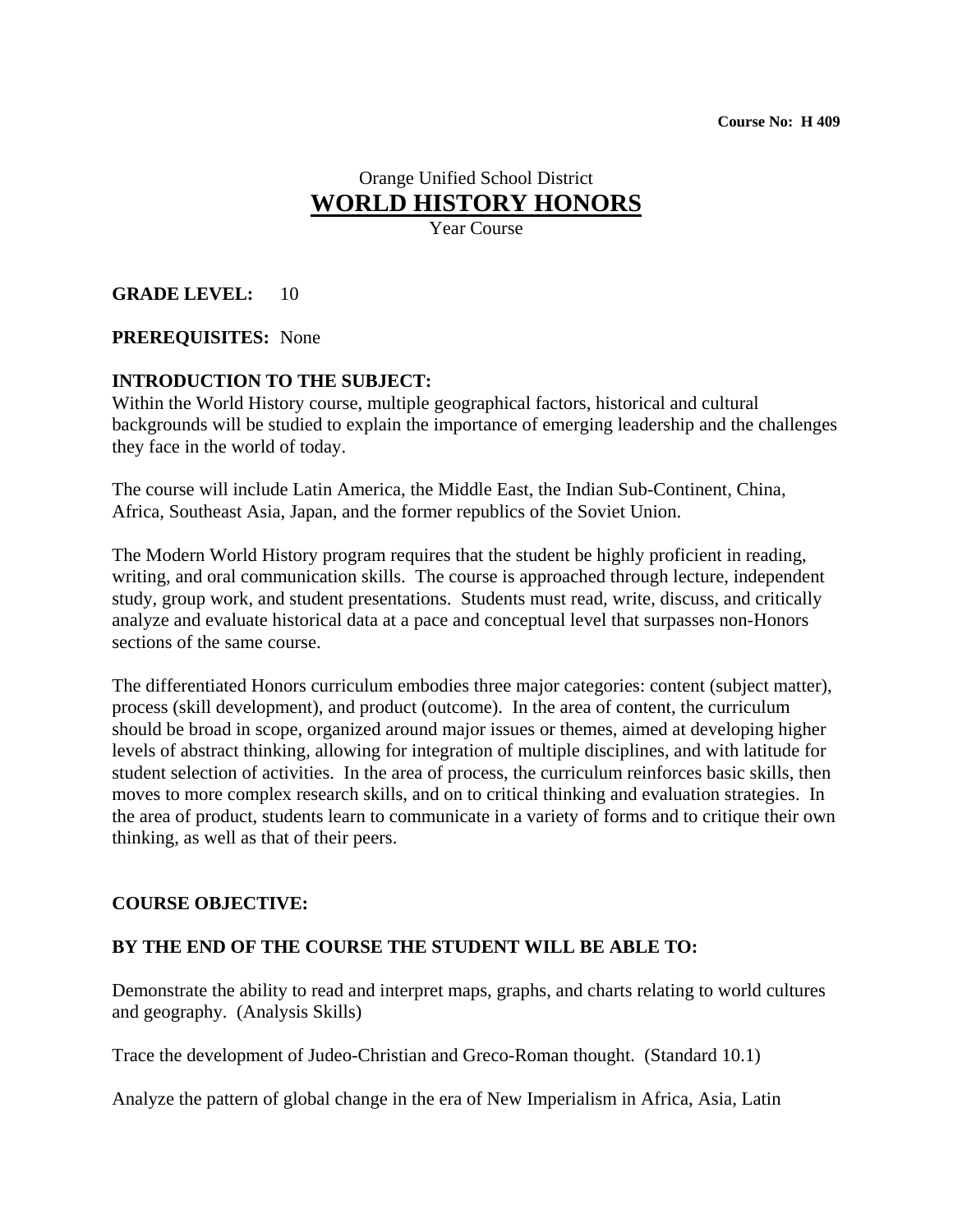America, Indian Sub-Continent, and the Middle East. (Standard 10.4)

Understand the causes and consequences of World War I in developing world countries. (Standard 10.8)

Analyze the international developments in the post World War II world. (Standard 10.9)

Analyze nationalism in the contemporary world: Africa, Asia, Middle East, Latin America, and the Indian Sub-Continent. (Standard 10.10)

Understand the challenges of economic progress in the developing world. (Standard 10.11)

#### **COURSE OVERVIEW AND APPROXIMATE UNIT TIME ALLOTMENTS:**

#### **FIRST SEMESTER WEEKS**

- I. Physical Geography and Map Skills 2 A. Names of continents and oceans
	- B. Define geographical terms

#### II. Africa 5

- A. Geography
	- 1. Learn distinctive geographical features
	- 2. Distinguish how climates and geographical characteristics have affected human activities
	- 3. Examine how natural and man-made changes affect the environment quality of Africa
- B. Culture
	- 1. Explore tribalism and impact
	- 2. Analyze impact of European Imperialism on African cultures

#### C. History and Politics

- 1. Examine exploration and colonization of Africa
- 2. Describe recent history of region, including political divisions, key leaders, religious issues and population patterns
- 3. Understand trends that are leading to individual freedom and democracy
- 4. Identify recent areas of conflict
- D. Economics
	- 1. Identify economic resources of Africa
	- 2. Describe common economic problems in Africa
	- 3. Compare and contrast African economics before and after colonization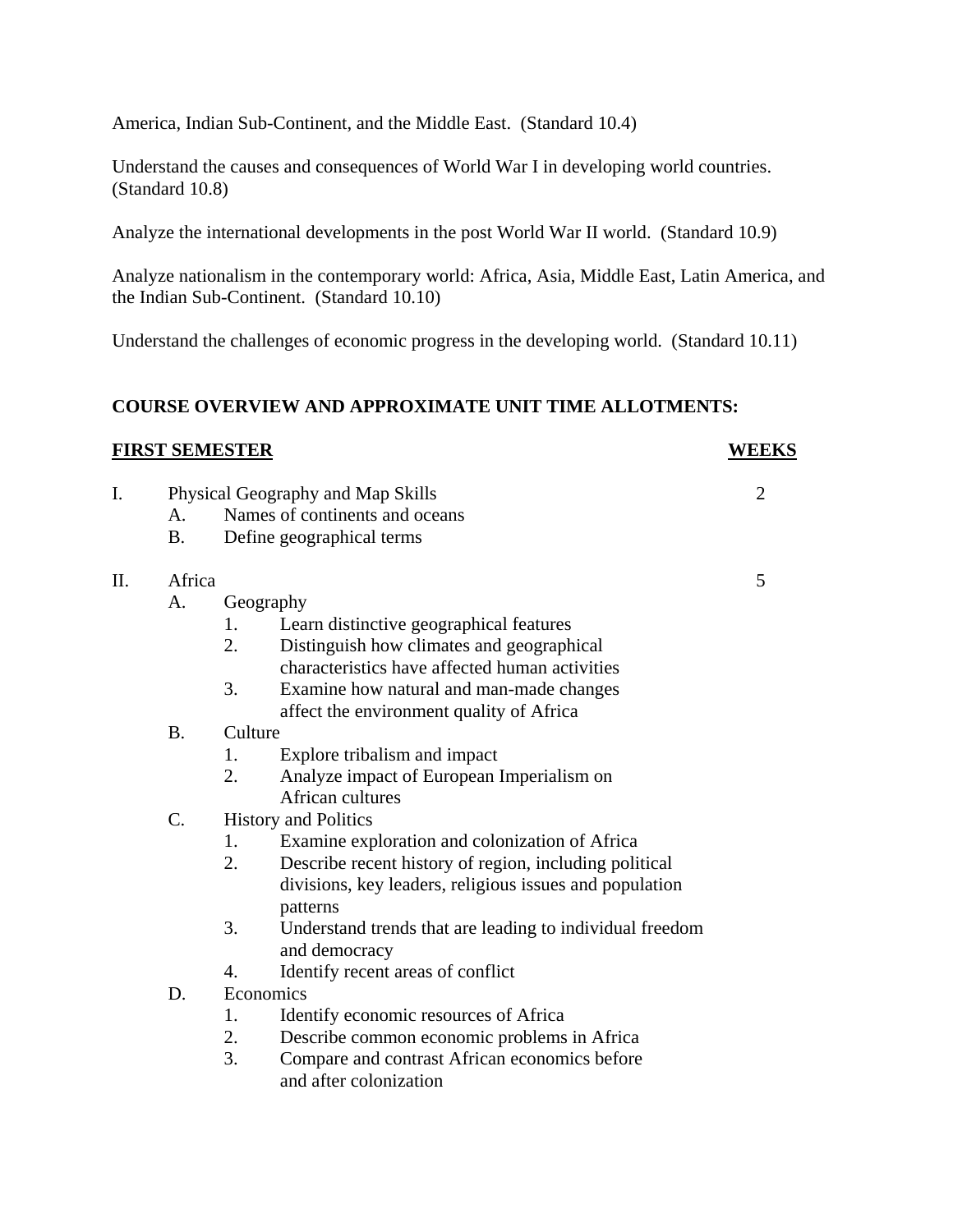### III. Middle East 6

- A. Geography
	- 1. Identify the countries and capitals, and physical features of the Middle East
	- 2. Compare and contrast geographical features of the Middle East and the effects on the people
- B. Culture
	- 1. Describe the key features and background of the major religions
	- 2. Describe the food, clothing, and languages of the region
- C. History and Politics
	- 1. Identify the early Middle Eastern civilizations
	- 2. Create a timeline from ancient to modern civilizations
	- 3. Analyze causes and effects of the Arab/Israeli conflict
- D. Economics
	- 1. Identify key natural resources of the area
	- 2. Analyze the impact of Middle Eastern oil resources on the world economy
- IV. Latin America 5
	- A. Geography
		- 1. Understand how the geography and climate of Latin American, with the Andes mountains, Amazon rain forests, and deserts, contribute to the diversity of its people and ways of life
		- 2. Identify place names of the main geographical features
	- B. Culture
		- 1. Understand the role of church in Latin American society
		- 2. Recognize the achievements of Indians, Africans, and Portuguese to Latin American culture
	- C. History and Politics
		- 1. Understand the pre-Columbian peoples of Latin America
		- 2. Analyze western impact on Latin America
		- 3. Recognize major events of the past and present Latin American independence movements
	- D. Economics
		- 1. Study the underlying causes of poverty in Latin America
		- 2. Examine relationship of geography and economics
		- 3. Relate history of U.S. investment to the modern economic scene

**WEEKS**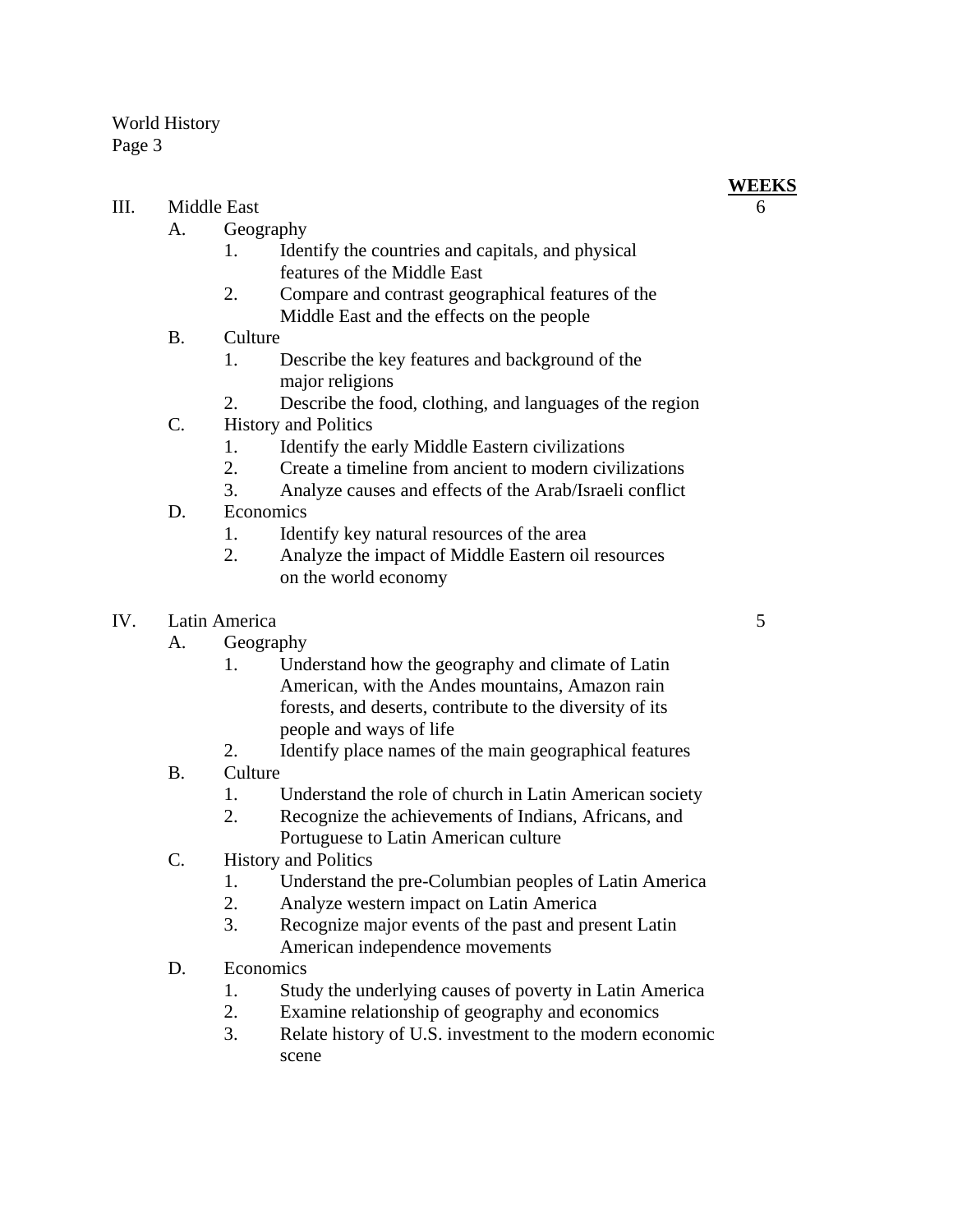# **SECOND SEMESTER WEEKS**

- I. Southeast Asia
	- A. Geography
		- 1. Learn distinguishing geographical features
		- 2. Learn tropical climate characteristics
		- 3. Analyze the effects of water systems and climate zones on the lifestyles of the people
	- B. Culture
		- 1. Examine religious influences on Southeast Asia
		- 2. Examine outside influences on Southeast Asia
	- C. History and Politics
		- 1. Identify early river civilizations of Southeast Asia
		- 2. Demonstrate the outside influence on the history of Southeast Asia
		- 3. Analyze the causes and effects of the Vietnam War
		- 4. Analyze genocide in Cambodia
	- D. Economy
		- 1. Compare agricultural and industrial economies
		- 2. Analyze Southeast Asia's efforts to industrialize
- II. China/Japan/Korea 4
	- A. Geography
		- 1. Identify major geographical features
		- 2. Examine the influence of geography on civilization
		- 3. Know how typhoons, tsunamis, and earthquakes have affected Japanese culture
	- B. Culture
		- 1. Learn effect of religion on daily life
		- 2. Describe social structure and impact of family on traditional life
		- 3. Describe how modernization has affected traditional values
	- C. History and Politics
		- 1. Analyze effects of Industrial Revolution on Asian Society
		- 2. Understand the effect of  $20<sup>th</sup>$  century conflict (WWI, WWII) and the spread of communism on Asian life
		- 3. Analyze trends that serve the cause of individual freedom and democracy
		- 4. Study the evolution on governmental systems in Asia
	- D. Economics
		- 1. The effects of natural features, resources, and population on the economy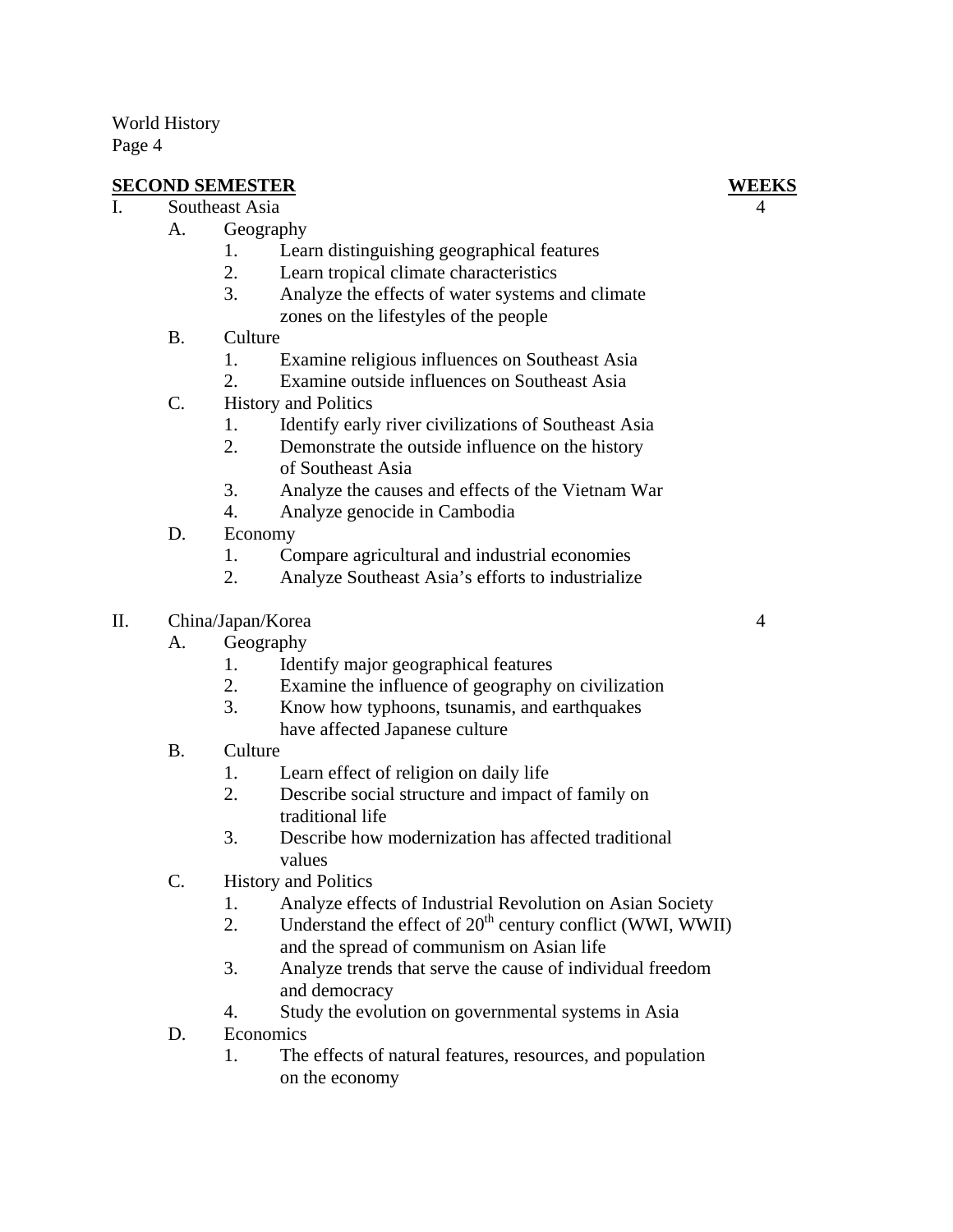2. Analyze the impact of globalization

# III. India 4

- A. Geography
	- 1. Identify and describe major geographical features
	- 2. Describe the effects of geography on the people
	- 3. Understand the effects of natural disaster on the people of India
- B. Culture
	- 1. Describe key cultural characteristics of India
	- 2. Describe the development of the Caste system
	- 3. Describe the cultural conflict between the ruling British and colonial India
- C. History and Politics
	- 1. Explain imperialism from the perspective of the colonizers and the colonized and the responses by the people under colonial rule
	- 2. Describe past and present forms of government
	- 3. Identify early Indian civilizations
	- 4. Analyze the historical effects of colonialism, imperialism, and nationalism
- D. Economy
	- 1. Describe the industrial economies and their link To imperialism and colonialism
	- 2. Identify key agricultural products and manufactured goods
	- 3. Examine British colonial expansion fueled by a demand for India's natural resources
- IV. Russia and the Independent States 4
	- A. Geography
		- 1. Identify the area's major geographic regions and features
		- 2. Describe how Russia's geography influenced the area's early development
	- B. Culture
		- 1. Describe the cultural diversity of Russia
		- 2. Examine the struggle between Communism and Orthodoxy
	- C. Politics and History
		- 1. Display general knowledge of Russian political history from Tsarist rule to today
		- 2. Analyze the influence of the communist party on the
		- 3.

**WEEKS**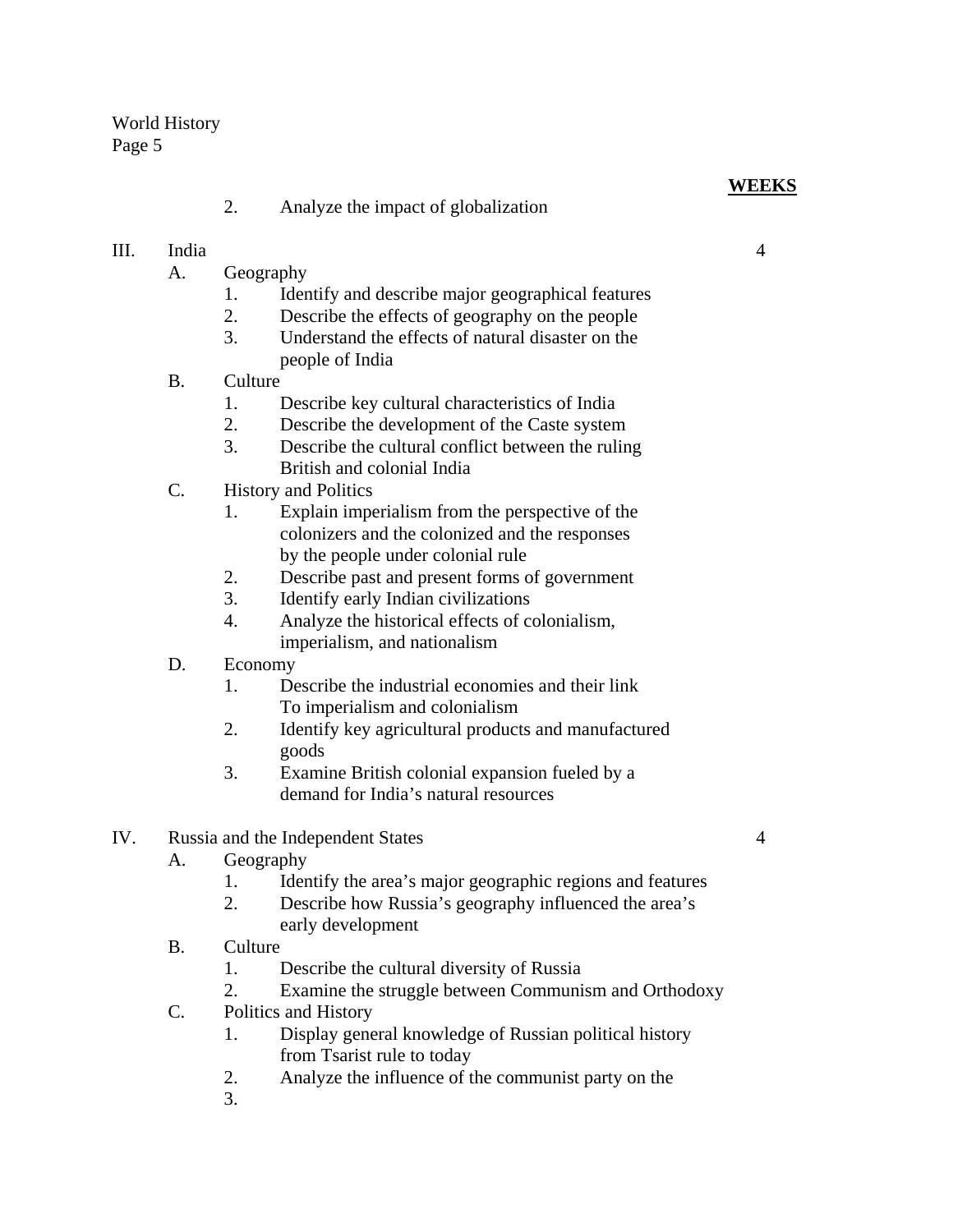current political structure

- 4. Discuss the important trends in the regions today and whether they appear to serve the cause of individual freedom and democracy
- 5. Analyze the reasons for the collapse of the Soviet Union
- 6. Analyze the causes of the Cold War
- V. Contemporary Issues 2

#### **EXTENSIONS IN PROCESS AND PRODUCT FOR HONORS STUDENTS:**

#### **Process (Skill Development)**

- I. Strategies to Implement Process (Skill Development)
	- A. Interview an individual from the area under study
	- B. Summarize the arguments for and against topics of polarized opinion in the area of study
	- C. Debate controversial topics in the area of study
	- D. Identify and define vocabulary words specific to the area of study
	- E. Report orally on research findings
	- F. Prepare graphic, visual, and audio aids to enhance oral presentations
	- G. Create a video program depicting an historical topic of student interest
	- H. Compile a bibliography of sources pertinent to a topic chosen by the student
	- I. Formulate test questions based on readings, research, and oral reports
	- J. Estimate future trends in vital statistics in the area of study
	- K. Write a letter to the editor of a local newspaper, or student newspaper, concerning a topic of study
	- L. Role playing to develop insights and perspectives
	- M. Use documents and other primary data, developing the skills necessary to analyze point of view, context, bias, and to understand and interpret information
	- N. Prepare a photographic essay
	- O. Write a letter to a foreign person or agency regarding a political issue

#### **Products (Outcomes)**

- I. List of Potential Products or Outcomes
	- A. Completion and examination of cultural, material, and geographical terminology
	- B. Interview report
	- C. Map, murals, collages, or tables
	- D. Videotape presentation of assigned/chosen project
	- E. Display of cultural artifacts of an area
	- F. Illustrations by area of study
	- G. Timeline by area, personality, or event

## **WEEKS**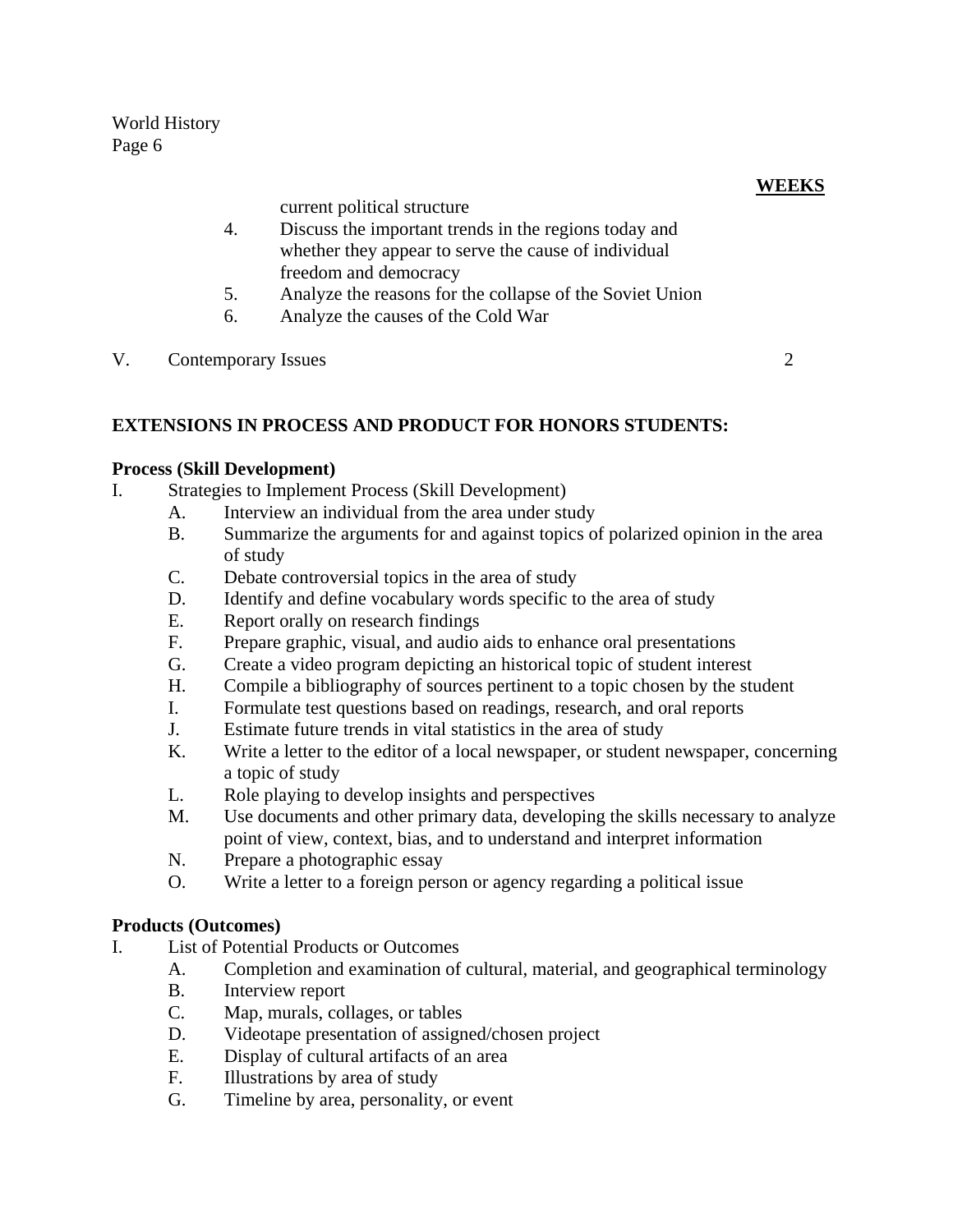# World History

Page 7

- H. Photographs used in photographic essay
- I. Research papers
- J. Written bibliography
- K. Test questions compiled by region
- L. Published or unpublished letters to editors, or letters to foreign agencies or persons

**DATE OF CONTENT REVISION:** June 2001

**DATE OF BOARD APPROVAL:** October 11, 2001

# Addendum **THE CALIFORNIA CONTENT STANDARDS**

#### **E=European History Course W=World History Course**

### **WORLD HISTORY, CULTURE, and GEOGRAPHY: THE MODERN WORLD**

**Students in grade ten study major turning points that shaped the modern world, from the late eighteenth century through the present, including the cause and course of the two world wars. They trace the rise of democratic ideas and develop an understanding of the historical roots of current world issues, especially as they pertain to international relations. They extrapolate from the American experience that democratic ideals are often achieved at a high price, remain vulnerable, and are not practiced everywhere in the world. Students develop an understanding of current world issues and relate them to their historical, geographic, political, economic, and cultural contexts. Students consider multiple accounts of events in order to understand international relations from a variety of perspectives.**

- 10.1 Students relate the moral and ethical principles in ancient Greek and Roman philosophy, in Judaism, and in Christianity to the development of Western political thought.
- (W) (1) Analyze the similarities and differences in Judeo-Christian and Greco-Roman views of law, reason and faith, and duties of the individual
- (W) (2) Trace the development of the Western political ideas of the rule of law and illegitimacy of tyranny, using selections from Plato's *Republic* and Aristotle's *Politics*
- (E) (3) Consider the influence of the U.S. Constitution on political systems in the contemporary world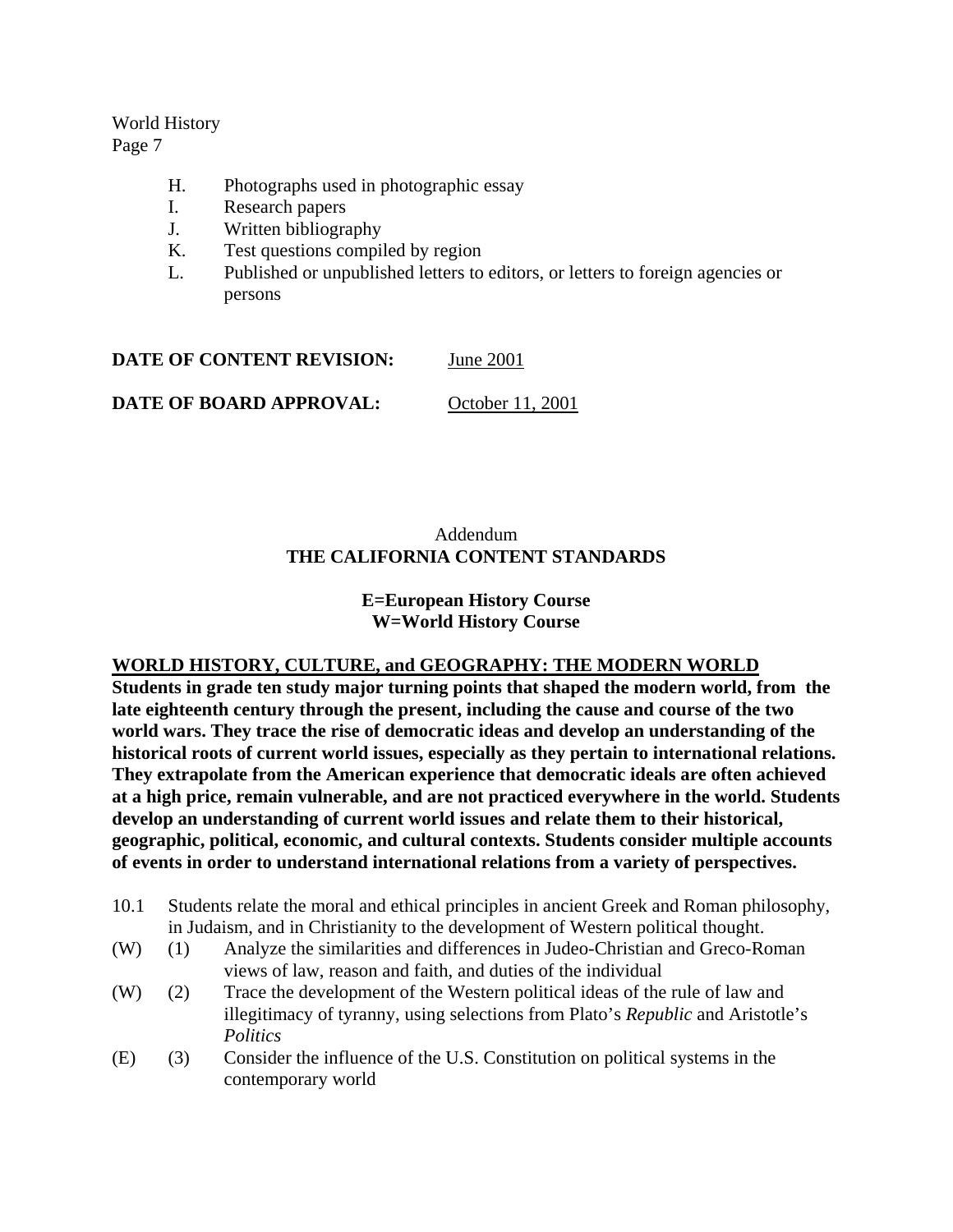- 10.2 Students compare and contrast the Glorious Revolution of England, the American Revolution, and the French Revolution and their enduring effects worldwide on the political expectations for self-government and individual liberty.
- (E/W) (1) Compare the major ideas of philosophers and their effects on the democratic revolutions in England (E), the United States (E), France (E), and Latin America (W) (e.g., John Locke, Charles-Louis Montesquieu, Jean-Jacques Rousseau, Simón Bolívar, Thomas Jefferson, James Madison)
- (E) (2) List the principles of the Magna Carta, the English Bill of Rights (1689), the American Declaration of Independence (1776), the French Declaration of the Rights of Man and the Citizen (1789), and the U.S. Bill of Rights (1791)
- (E) (3) Understand the unique character of the American Revolution, its spread to other parts of the world, and its continuing significance to other nations
- (E) (4) Explain how the ideology of the French Revolution led France to develop from constitutional monarchy to democratic despotism to the Napoleonic empire
- (E) (5) Discuss how nationalism spread across Europe with Napoleon but was repressed for a generation under the Congress of Vienna and Concert of Europe until the Revolutions of 1848
- 10.3 Students analyze the effects of the Industrial Revolution in England, France, Germany, Japan (W), and the United States.
- (E) (1) Analyze why England was the first country to industrialize
- (E) (2) Examine how scientific and technological changes and new forms of energy brought about massive social, economic, and cultural change (e.g., the inventions and discoveries of James Watt, Eli Whitney, Henry Bessemer, Louis Pasteur, Thomas Edison)
- (E) (3) Describe the growth of population, rural to urban migration, and growth of cities associated with the Industrial Revolution
- (E) (4) Trace the evolution of work and labor, including the demise of the slave trade and the effects of immigration, mining and manufacturing, division of labor, and the union movement
- (E) (5) Understand the connections among natural resources, entrepreneurship, labor, and capital in an industrial economy
- (E) (6) Analyze the emergence of capitalism as a dominant economic pattern and the responses to it, including Utopianism, Social Democracy, Socialism, and Communism
- (E) (7) Describe the emergence of Romanticism in art and literature (e.g., the poetry of William Blake and William Wordsworth), social criticism (e.g., the novels of Charles Dickens), and the move away from Classicism in Europe
- 10.4 Students analyze patterns of global change in the era of New Imperialism in at least two of the following regions or countries: Africa, Southeast Asia, China, India, Latin America, and the Philippines.
- (W) (1) Describe the rise of industrial economies and their link to imperialism and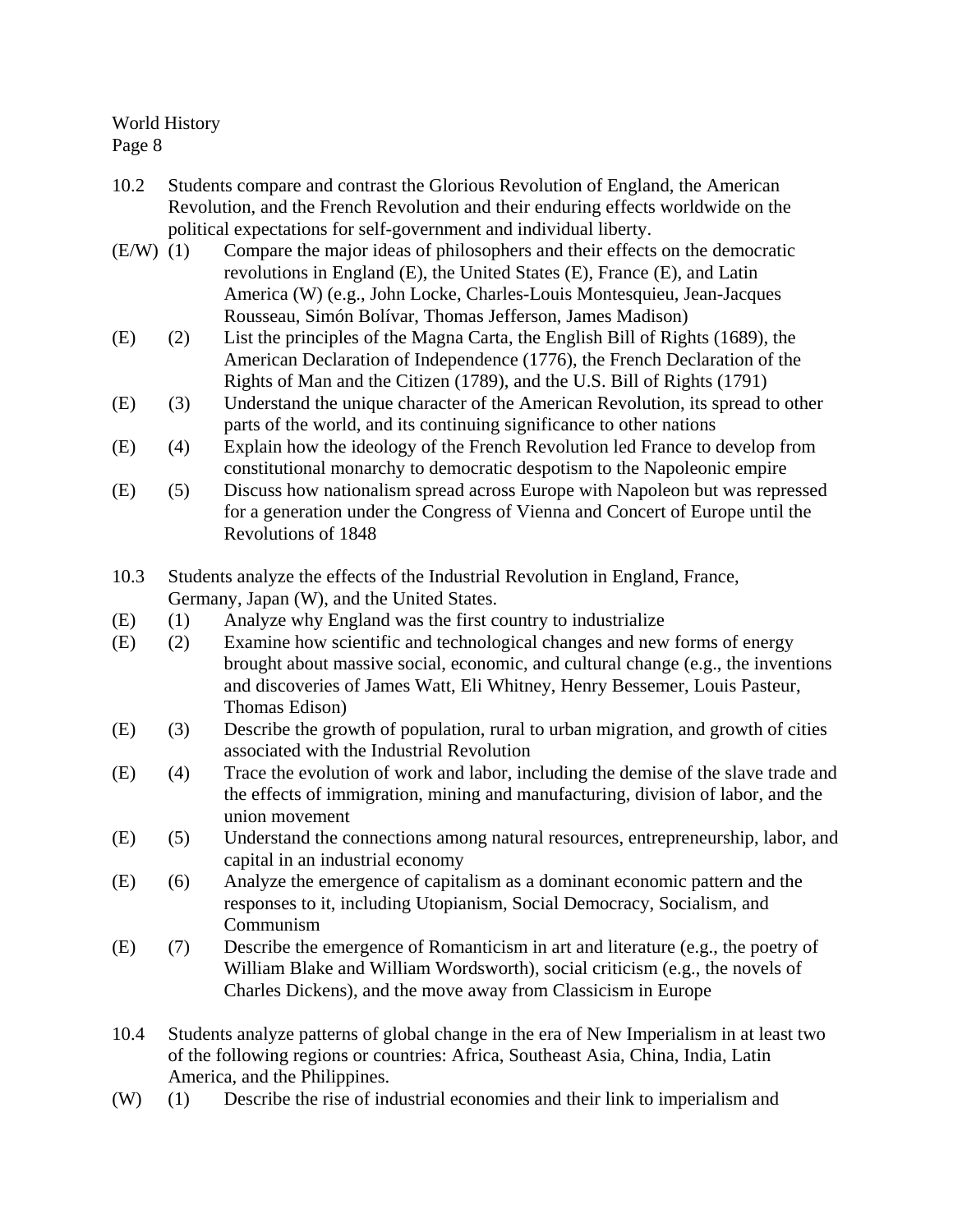| (W)         | (2) | colonialism (e.g., the role played by national security and strategic advantage;<br>moral issues raised by the search for national hegemony, Social Darwinism, and<br>the missionary impulse; material issues such as land, resources, and technology)<br>Discuss the locations of the colonial rule of such nations as England, France, Ger- |  |
|-------------|-----|-----------------------------------------------------------------------------------------------------------------------------------------------------------------------------------------------------------------------------------------------------------------------------------------------------------------------------------------------|--|
|             |     | many, Italy, Japan, the Netherlands, Russia, Spain, Portugal, and the United<br><b>States</b>                                                                                                                                                                                                                                                 |  |
| (W)         | (3) | Explain imperialism from the perspective of the colonizers and the colonized and<br>the varied immediate and long-term responses by the people under colonial rule                                                                                                                                                                            |  |
| (W)         | (4) | Describe the independence struggles of the colonized regions of the world,<br>including the roles of leaders, such as Sun Yat-sen in China, and the roles of<br>ideology and religion                                                                                                                                                         |  |
| 10.5        |     | Students analyze the causes and course of the First World War.                                                                                                                                                                                                                                                                                |  |
| (E)         | (1) | Analyze the arguments for entering into war presented by leaders from all sides of<br>the Great War and the role of political and economic rivalries, ethnic and<br>ideological conflicts, domestic discontent and disorder, and propaganda and<br>nationalism in mobilizing the civilian population in support of "total war"                |  |
| (E)         | (2) | Examine the principal theaters of battle, major turning points, and the importance<br>of geographic factors in military decisions and outcomes (e.g., topography,<br>waterways, distance, climate)                                                                                                                                            |  |
| $(E/W)$ (3) |     | Explain how the Russian Revolution and the entry of the United States affected<br>the course and outcome of the war                                                                                                                                                                                                                           |  |
| (E)         | (4) | Understand the nature of the war and its human costs (military and civilian) on all<br>sides of the conflict, including how colonial peoples contributed to the war effort                                                                                                                                                                    |  |
| $(E/W)$ (5) |     | Discuss human rights violations and genocide, including the Ottoman<br>government's actions against Armenian citizens                                                                                                                                                                                                                         |  |
| 10.6        |     | Students analyze the effects of the First World War.                                                                                                                                                                                                                                                                                          |  |
| (E)         | (1) | Analyze the aims and negotiating roles of world leaders, the terms and influence<br>of the Treaty of Versailles and Woodrow Wilson's Fourteen Points, and the<br>causes and effects of the United States's rejection of the League of Nations on<br>world politics                                                                            |  |
| $(E/W)$ (2) |     | Describe the effects of the war and resulting peace treaties on population<br>movement, the international economy, and shifts in the geographic and political<br>borders of Europe and the Middle East                                                                                                                                        |  |
| (E)         | (3) | Understand the widespread disillusionment with prewar institutions, authorities,<br>and values that resulted in a void that was later filled by totalitarians                                                                                                                                                                                 |  |
| (E)         | (4) | Discuss the influence of World War I on literature, art, and intellectual life in the<br>West (e.g., Pablo Picasso, the "lost generation" of Gertrude Stein, Ernest<br>Hemingway)                                                                                                                                                             |  |

- 10.7 Students analyze the rise of totalitarian governments after World War I.
- (E/W) (1) Understand the causes and consequences of the Russian Revolution, including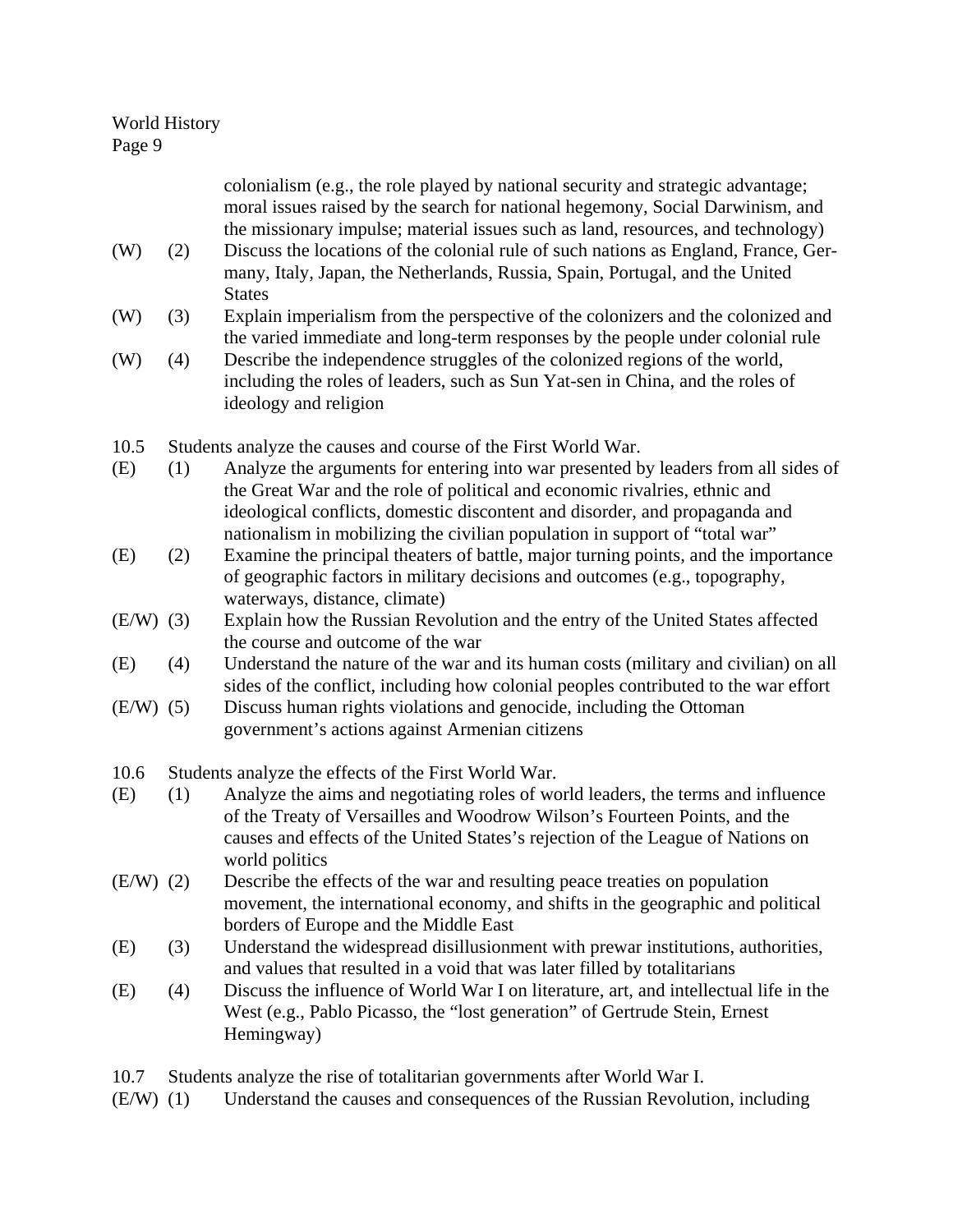| $(E/W)$ (2)<br>$(E/W)$ (3) |     | Lenin's use of totalitarian means to seize and maintain control (e.g., the Gulag)<br>Trace Stalin's rise to power in the Soviet Union and the connection between<br>economic policies, political policies, the absence of a free press, and systematic<br>violations of human rights (e.g., the Terror Famine in Ukraine)<br>Analyze the rise, aggression, and human costs of totalitarian regimes (Fascist and<br>Communist) in Germany, Italy, and the Soviet Union, noting especially their<br>common and dissimilar traits |  |
|----------------------------|-----|--------------------------------------------------------------------------------------------------------------------------------------------------------------------------------------------------------------------------------------------------------------------------------------------------------------------------------------------------------------------------------------------------------------------------------------------------------------------------------------------------------------------------------|--|
| 10.8                       |     | Students analyze the causes and consequences of World War II.                                                                                                                                                                                                                                                                                                                                                                                                                                                                  |  |
| (E/W)                      | (1) | Compare the German, Italian, and Japanese drives for empire in the 1930s,<br>including the 1937 Rape of Nanking, other atrocities in China, and the Stalin-<br>Hitler Pact of 1939                                                                                                                                                                                                                                                                                                                                             |  |
| (E)                        | (2) | Understand the role of appeasement, nonintervention (isolationism), and the<br>domestic distractions in Europe and the United States prior to the outbreak of<br>World War II                                                                                                                                                                                                                                                                                                                                                  |  |
| (E)                        | (3) | Identify and locate the Allied and Axis powers on a map and discuss the major<br>turning points of the war, the principal theaters of conflict, key strategic<br>decisions, and the resulting war conferences and political resolutions, with<br>emphasis on the importance of geographic factors                                                                                                                                                                                                                              |  |
| $(E/W)$ (4)                |     | Describe the political, diplomatic, and military leaders during the war (e.g.,<br>Winston Churchill, Franklin Delano Roosevelt, Emperor Hirohito, Adolf Hitler,<br>Benito Mussolini, Joseph Stalin, Douglas MacArthur, Dwight Eisenhower)                                                                                                                                                                                                                                                                                      |  |
| $(E/W)$ (5)                |     | Analyze the Nazi policy of pursuing racial purity, especially against the European<br>Jews; its transformation into the Final Solution; and the Holocaust that resulted in<br>the murder of six million Jewish civilians                                                                                                                                                                                                                                                                                                       |  |
| $(E/W)$ (6)                |     | Discuss the human costs of the war, with particular attention to the civilian and<br>military losses in Russia, Germany, Britain, the United States, China, and Japan                                                                                                                                                                                                                                                                                                                                                          |  |
| 10.9                       |     | Students analyze the international developments in the post-World War II world.                                                                                                                                                                                                                                                                                                                                                                                                                                                |  |
| $(E/W)$ (1)                |     | Compare the economic and military power shifts caused by the war, including the<br>Yalta Pact, the development of nuclear weapons, Soviet control over Eastern<br>European nations, and the economic recoveries of Germany and Japan                                                                                                                                                                                                                                                                                           |  |
| (W)                        | (2) | Analyze the causes of the Cold War, with the free world on one side and Soviet<br>client states on the other, including competition for influence in such places as<br>Egypt, the Congo, Vietnam, and Chile                                                                                                                                                                                                                                                                                                                    |  |
| (W)                        | (3) | Understand the importance of the Truman Doctrine and the Marshall Plan, which<br>established the pattern for America's postwar policy of supplying economic and<br>military aid to prevent the spread of Communism and the resulting economic and<br>political competition in arenas such as Southeast Asia (i.e., the Korean War,<br>Vietnam War), Cuba, and Africa                                                                                                                                                           |  |
| (W)                        | (4) | Analyze the Chinese Civil War, the rise of Mao Tse-tung, and the subsequent<br>political and economic upheavals in China (e.g., the Great Leap Forward, the<br>Cultural Revolution, and the Tiananmen Square uprising)                                                                                                                                                                                                                                                                                                         |  |